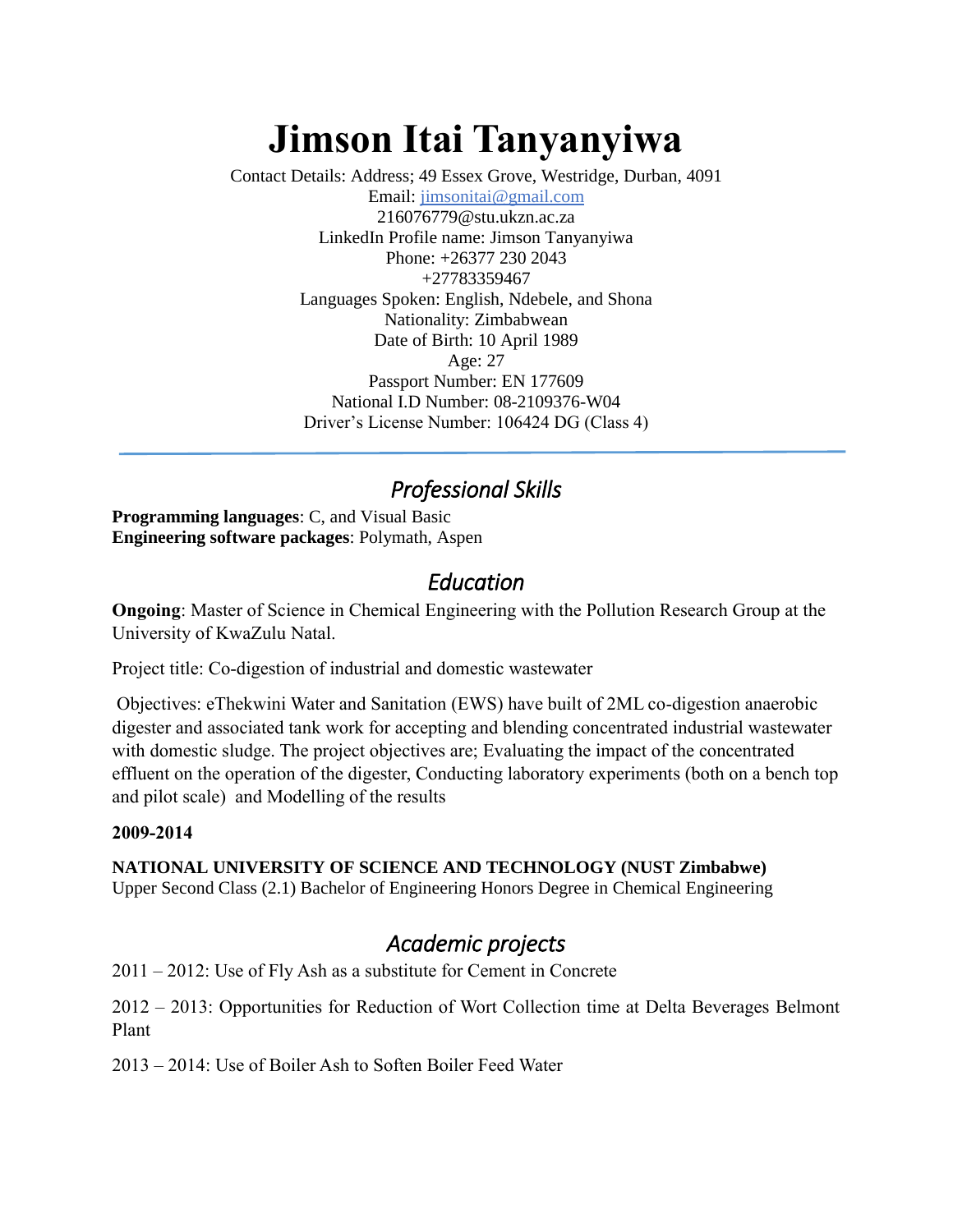20.13 – 2014 Design Project: Design of a plant producing 97% Bio-methane and Bio-fertilizer from Municipality Solid Waste for Mutare City

#### **2007-2008**

Mpopoma High School.

GCE Advanced Level Zimbabwe School Examinations Council (ZIMSEC)Attained the following grades in the following subjects: Grade A in Mathematics, B in Chemistry and A in Physics at

#### **2003-2006**

John Tallach High School Zimbabwe General Certificate of Education at Ordinary Level. Passed nine subjects including an A for Mathematics and A for English language

## *Work Experience*

## **Delta Beverages Belmont Plant, Quality Assurance Department Packaging Lab (July 2014 – December 2014)**

Roles and Duties

- Checking detergent strength at the bottle washer.
- Checking detergent carryover at the bottle washer
- Checking pasteurizer zonal temperatures
- Laboratory instrument verification
- Checking carbon dioxide purity
- Checking Beer haze
- Making sure that all records are kept according to ISO 22000 standards

## **Delta Beverages Belmont Plant, Brewing Department (November 2012 – July 2013)**

Roles and Duties

- Launching and running Autonomous Maintenance for brewing Department.
- Assisting Brewing manager in Scheduling Brews for each week.
- Optimizing filtration of Mature Beer for Bright Beer Production
- Assisting in optimization of Glycol refrigeration system.

**John Tallach Secondary School Science Department (September 2015- July2016)** Roles and Duties:

• Teaching Form 4 Integrated Science and Chemistry